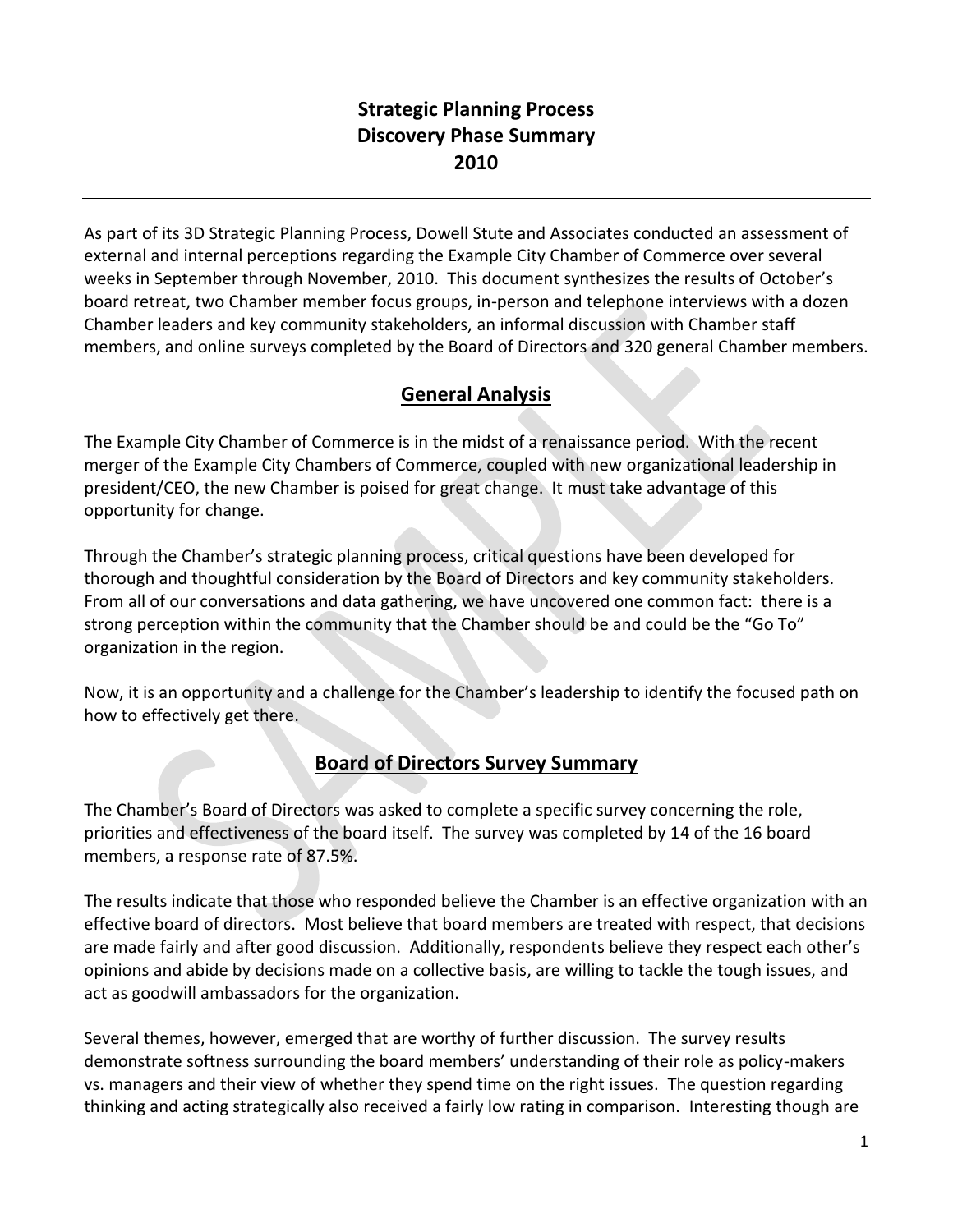the results for the question pertaining to the board members understanding their role as a board member. A cumulative rating score of 4.4 resulted in that question which contradicts the results of policy-maker vs. manager and therefore demands further education and conversation.

The lowest cumulative rating received was in response to the question of "we evaluate ourselves" and therefore further discussion should ensue so that benchmarks and accountability can become part of general planning.

The final question posed to the board members was in regards to identifying one issue that would position the Chamber as the "Go To" organization in the region. The following are those specific responses:

- Actively engaging members in relevant public affairs issues.
- We need to have the resources and knowledge and let businesses know that we can be their go-to organization. Keep them informed!
- Looking at a strong community presence, where the office could be easily accessed as our region continues to grow and expand. We need to look at the best positioning of the Chamber office to meet the full community need.
- Flood protection; marketing Chamber View better.
- Economic development which includes attracting new companies and flood mitigation. Through partnerships with local EDC's and a strong voice on the importance of flood mitigation, we will be the go-to for years to come.
- **•** Economic development
- It will take much more than one issue, initiative, or etc. to position the Chamber in this manner. It will take many separate components, all of which should have this big picture objective in mind at all times. One suggestion for this purpose is the idea of some sort of regional event, held annually, that further helps to position the Chamber in this regard. When I gain an idea of this event, I will share with President.
- Fully understanding the requirements and components of the health care reform law and upcoming regulations to position the Chamber as a single source for clear and concise information on the requirements for business owners.
- Over-the-top member support that "sells" the community and our Chamber members that we are the primary voice--cheerleader---leaders of the region. Not the EDC, not the City Commission, not the Universities, not the Visitor's Bureau, not the local politicians --we must be good neighbors and good partners in all the combined efforts with all these folks. But we have the talent, resources, member support to be the pivotal organization for the primary leadership role.
- If the Chamber had representation both regionally, state-wide and sometimes nationally for very important political issues affecting businesses.
- Provide a system of polling of the membership when politically sensitive issues arise to allow the Chamber to take stronger positions that benefit the maximum number of members.
- Business advocacy.
- Dealing with our #1 export talent. Each year we send off a very large number of graduates to cities outside of the MSA. The problem may have abated a bit during the economic recession -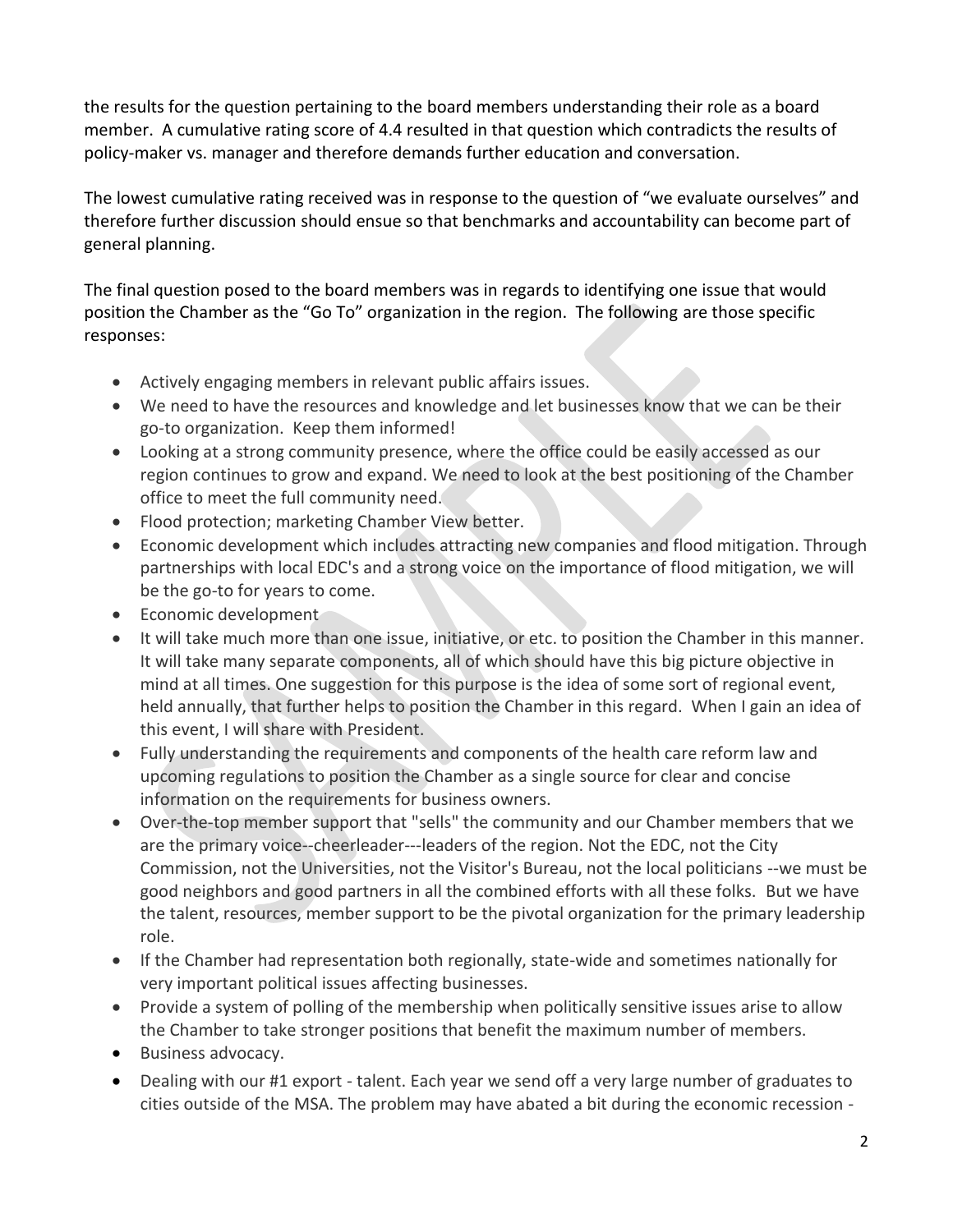but will return soon. I believe the Chamber can take a major role in addressing lifestyle enhancements in the region - making this area more attractive for young people to stay/set roots while expanding the MSA for tourism. I believe that this could pay major dividends.

### **Chamber Member Survey Summary**

An online survey was distributed to a total universe of more than 8,600 Chamber contacts during the final week of October. A total of 320 individuals responded to the survey, or less than four percent (4%), a lackluster showing at best. The total universe is comprised of any individuals involved in the Chamber through a Chamber member business/organization.

A high response rate is the key to legitimizing a survey's results. When a survey elicits responses from a large percentage of its [target population,](http://knowledge-base.supersurvey.com/glossary.htm#target_population) the findings are seen as more accurate. Low response rates, on the other hand, can damage the credibility of a survey's results, because the [sample](http://knowledge-base.supersurvey.com/glossary.htm#sample) is less likely to represent the overall [target population.](http://knowledge-base.supersurvey.com/glossary.htm#target_population) With that in mind, the results of the survey have been reviewed and used appropriately as part of the discovery phase; however, we would caution the Chamber to review the results from a very high level and disregard many of the specific details and ratings. We would recommend that the Chamber continue to seek feedback and evaluation through other methods from its membership on a continuing basis.

Nearly 82% of the respondents' companies are located in Example State and 65% were individuals with titles of management or other (non check writers). The largest responding category was Non-Profit/Government at 14%, followed by the categories of Other (12.8%), Financial (11.5%) and Professional Services (10.3%). Nearly 50% of the respondents represent companies with more than 50 employees and 44% have been a member of the Chamber for more than ten years. The survey also indicates that most respondents are not very active in the Chamber with a cumulative rating of 4.7 on a scale of 1 to 10. Finally, the greatest three challenges facing business besides the economy are Profitability/Growth, Competition, and Federal Regulations.

Current services offered by the Chamber that received a total response rating of 50% or higher were found in only two categories: Business After Hours and Networking Opportunities. Additionally it should be noted that survey respondents provided a rating score of 6.4 when asked if the Chamber was relevant.

One interesting fact came in the area of value. When asked about the value of their annual membership investment 81% of the respondents indicated that the value was equal to or greater than the investment. However, after reviewing many of the detailed responses on why they felt that way, it was surprising to find that they really didn't know why they felt the way they do.

Finally, many of the questions asked respondents to rate the importance of Chamber involvement followed by Chamber performance in several areas on a scale of 1 to 10. The following are the general questions along with their total rating score:

- Involvement: Creating a strong local/regional economy  $-8.3$
- Performance: Creating a strong local/regional economy  $-7.0$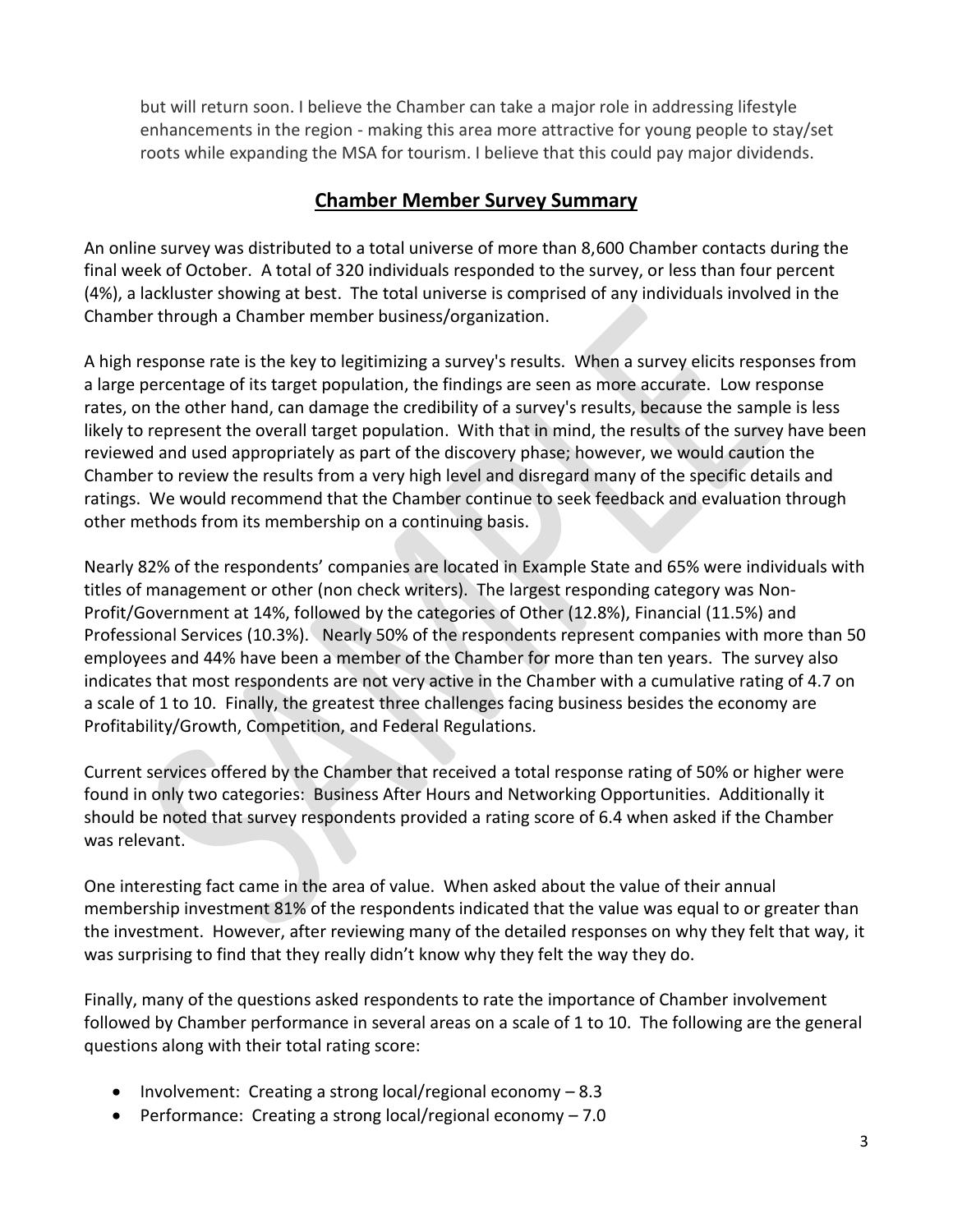- Involvement: Representing the interests of business with government 7.8
- Performance: Representing the interests of business with government 7.0
- Involvement: Provide networking opportunities 8.2
- Performance: Provide networking opportunities 8.0
- Involvement: Promoting the community  $-8.9$
- Performance: Promoting the community  $-7.9$
- Involvement: Provide Education and business resources  $-7.8$
- **•** Performance: Provide education and business resources  $-7.4$
- Involvement: Political action such as passing business related ballot measures or getting business friendly candidates elected to public office – 6.8
- Performance: Political action such as passing business related ballot measures or getting business friendly candidates elected to public office 6.5

As you can see, the Chamber has slight to moderate room for improved performance in all areas noted above in comparison to the level of involvement expected by the respondents.

Rated scores in response to the question pertaining to purpose of the Chamber are as follows:

- **•** Create a strong local/regional economy  $-36.2\%$
- Promote the community  $-24.3%$
- Represent the interests of business with government  $-15.6%$
- Provide networking/referral opportunities  $-14\%$

This data supports the involvement vs. performance ratings. However, the way in which the Chamber provides leadership in creating a strong local/regional economy and promoting the community may differ among respondents.

### **Focus Groups Summary**

A total of 14 individuals participated in two different focus groups held at the Chamber office. Generally, both groups collectively believe the Chamber is an effective organization in the community; however it lacks focus and must begin to position itself as the advocate for business. There was some discussion on "defining the member" and participants believe the Chamber should be business-focused and service those who make up the membership.

The morning focus group discussed many of the Chamber's programs and services. There is a belief that the current programs are very strong in regards to education and training, however there is room for improvement in providing niche-based opportunities for the membership. Additionally, this group would like to see the Chamber become the organization that identifies talent from within the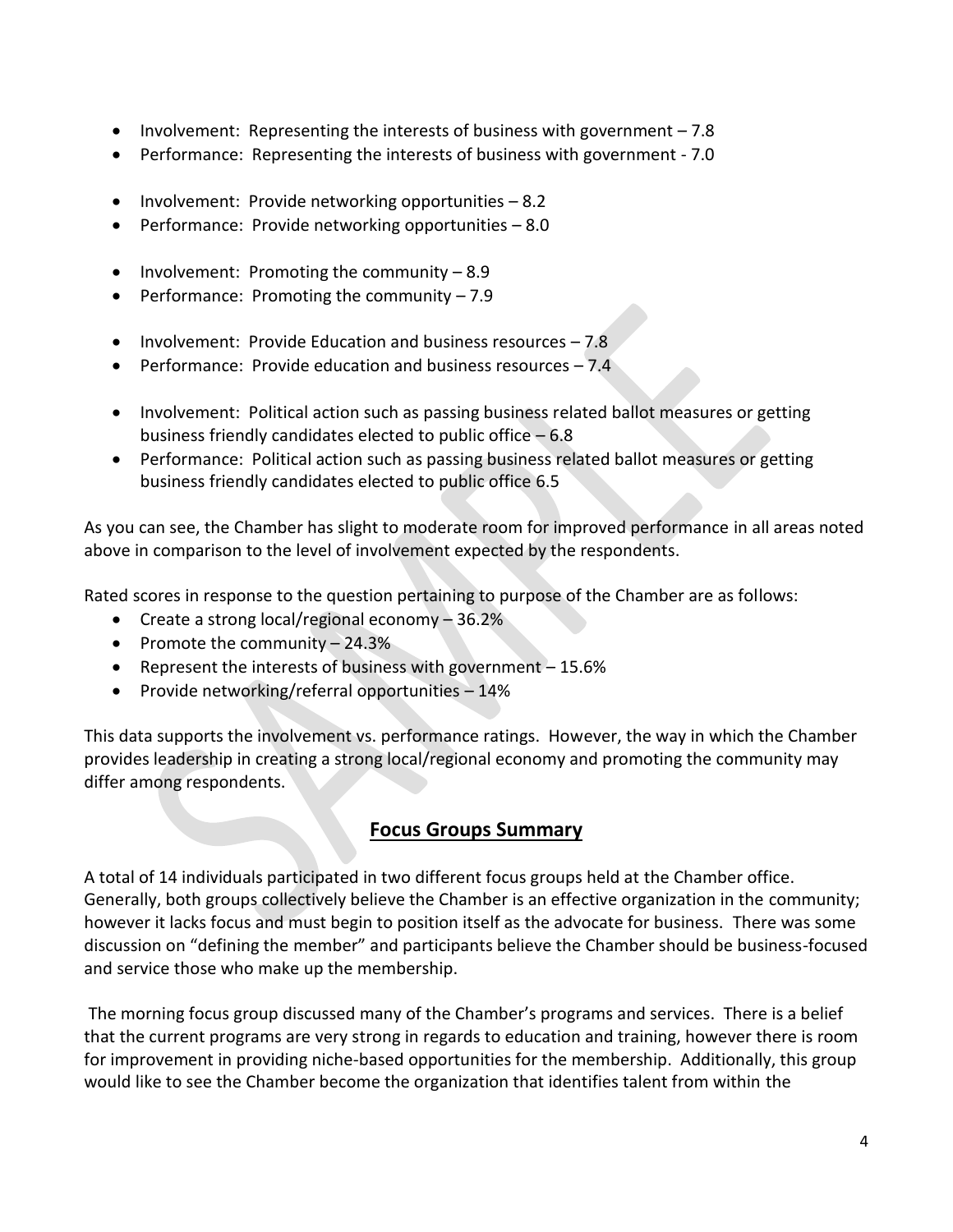community and creates a connection between small business growth opportunities, higher education, and a healthy business community.

The afternoon group focused their discussion around the role of the Chamber in relation to public policy and community influence. Collective advice for the Board of Directors included suggestions to educate the membership on issues, solicit feedback, and become the "table" for dialogue. Additionally, the Chamber should become a champion on certain issues in order to position itself as the "Go To" within the community.

### *The Chamber has a high level of influence but is not very powerful.*

Participants were asked about the top issues that the chamber could address to promote prosperity in the marketplace. Responses ranged from flood control and federal environmental regulations, to government intervention and health care.

Focus group participants are as follows:

## **One-On-One Personal Visit and Telephone Interviews Summary**

Select individuals participated in one-on-one conversations with consultants from Dowell Stute and Associates either on October 19 or during telephone interviews conducted the last week of October.

Generally the Chamber is perceived as an effective advocate for the community and business interests among those interviewed. Most agree that the Chamber's primary role is to foster a pro-business climate. For that reason, the Chamber's efforts and renewed focus in public policy and political action is welcomed and generally applauded. However, many are looking for Chamber to go one step further and become the leader or "Go To" organization in the region.

*"The Chamber needs to not only take a position on an issue, but become the champion."*

*"President needs to evangelize the importance of business in the community."*

*"Public policy has to have an offensive and defensive game plan."*

*"The Chamber needs to get engaged in local ordinances affecting business. They've been absent. What are they waiting for?"*

*"The Chamber must increase its involvement in legislative and public affairs to remain relevant in the future. The members expect this."*

Several people expressed concern that the Chamber has been too many things to too many people – A Jack of All Trades, Master of None. They discussed the challenge of serving a broad membership and acknowledged that small businesses, the majority of the Chamber's members, need a variety of programs. However, the desire for the Chamber to clearly define itself and focus on a few major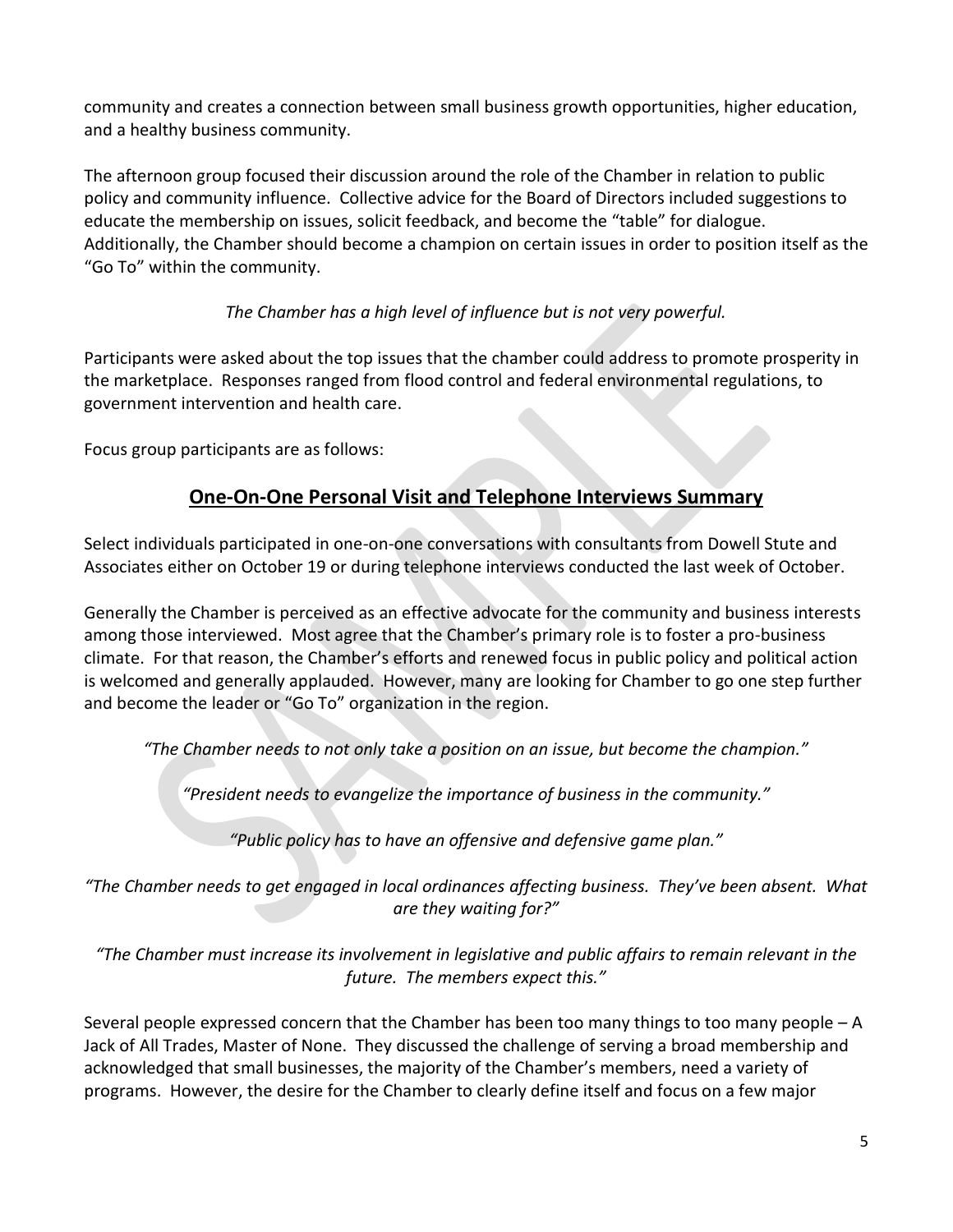priorities was a recurring theme in the interviews. Many participants believe the branding process and strategic plan will support and refocus the organization.

*"There are only three questions that need to be answered for branding: who are we, what do we do, and why do our customers think we are what we are?"*

*"The Chamber chases too many tails."*

*"All current programs and services should be evaluated for future relevancy. "*

*"We need to eliminate the busy work in order to focus on the important issues."*

Additionally, all participants were asked to share their insights regarding the recent merger between the Example City Chambers of Commerce. A majority of those interviewed believe the merger was a good long-term business decision for the two organizations. However, the true measure of success will be the retention and involvement of the unique members. (Unique members are defined as members of the Chamber that did not have a previous relationship with the Example City Chamber.)

*"Success of the merger should occur within 12 to 18 months through program delivery and effective communications. "*

*"Pleased but surprised by the merger… not sure it makes economic sense but obviously a good move for both organizations. "*

Another theme that emerged during the interviews was concern regarding the leadership of the organization, the ability to attract the "right" people to the Chamber's board of directors, and the board's effectiveness. Participants were also asked their view of the Chamber's staff including President Whitney. Many believe that under Whitney's leadership, the organization has the ability to move to new levels of influence and effectiveness. The greatest concern has been the evolution of area business CEO's becoming disengaged in the organization as well as a lack of large company representation and leadership.

"*I'm concerned about the turnover in the board of directors."*

*"Stature of the organization has increased under President's leadership through his visibility and we need to position ourselves as a player."*

*"The Board of Directors must be CEO-based. This type of change can take place over time but leadership must be committed to a governance model to be successful."*

*"CEO involvement has diminished in recent years. Moving forward, the Chamber must re-engage the CEO community."*

Personal conversations were held with the following individuals: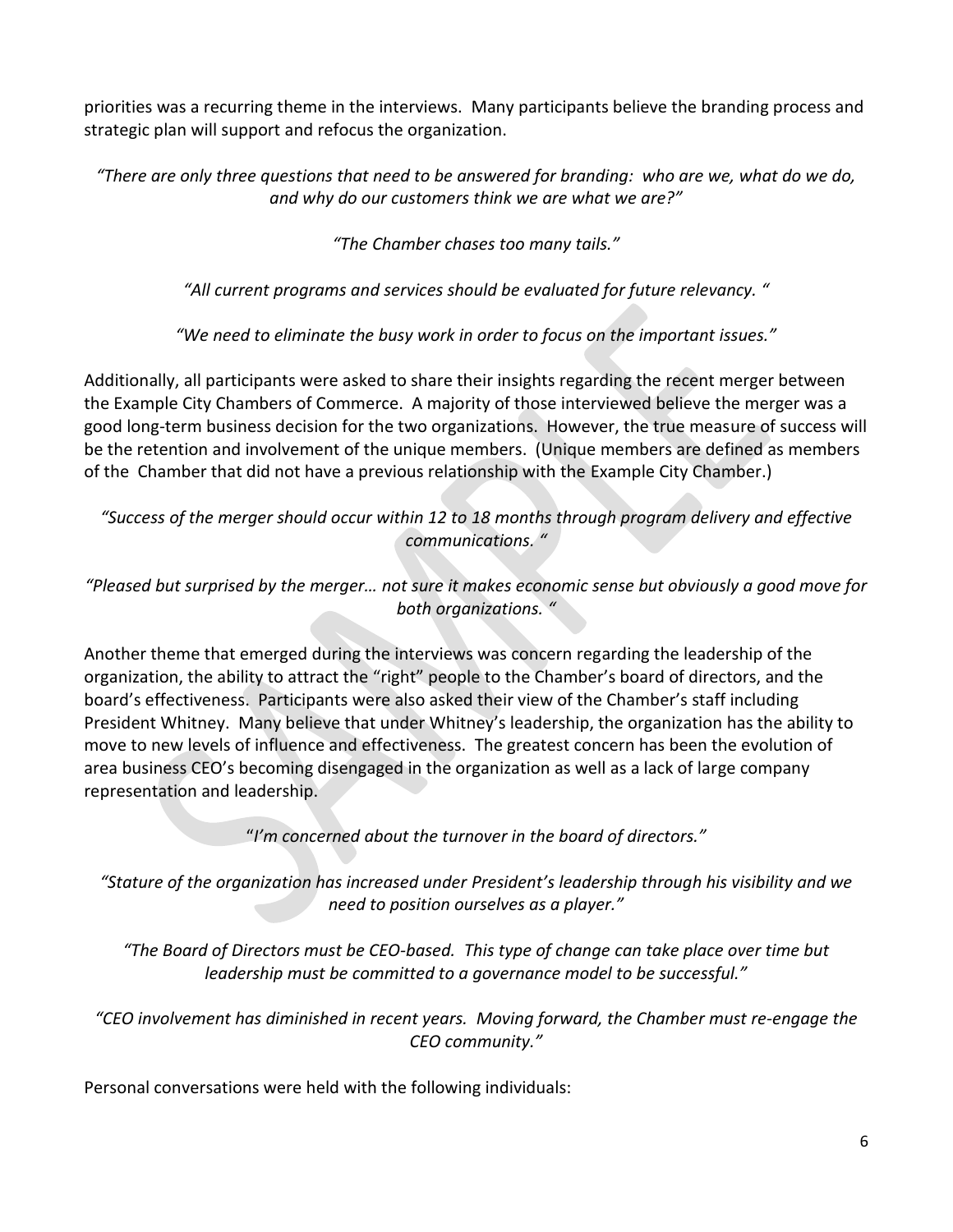## **Board Retreat Notes**

The Board of Directors participated in a retreat held on October 8, 2010, approximately one week following the official commencement of the Example City Chamber of Commerce. Based upon the notes prepared during the retreat, a major portion of the day was spent discussing the future of the organization, how it is to be defined, what role it will play within the community, opportunities, challenges, and changes necessary to be successful in the future.

The organization's branding process kicked off with an introduction by. Spider noted the combination of the mergers is a perfect opportunity for reinvention of what the Chamber does. He asked directors to think about the effects of the unknown on culture, referring to new team, new directors, and new direction.

### *"The opportunity right now is exponential."*

As he suggested, the business community surpasses the borders of Example City. Groups and businesses want access to our network and that drives membership from other parts of the country. He equated the next level of the Chamber with reinvention and relevance. Spider noted that when the Chamber rolls out a new identity, people will be paying attention.

Pam facilitated a discussion with board members regarding their roles and responsibilities, accountability to the livelihood of the community, and changes necessary for a successful future. It was suggested that each board member define their area of expertise, increase their level of general knowledge regarding what the Chamber is and does on behalf of its members, consider structural changes necessary to ensure implementation of a governance model, and engage high-level decision makers.

### **Staff Discussion Summary**

An informal session was held with all Chamber staff members to evaluate staff perceptions of the organization. Generally the staff believes that the Chamber is moving at a fast and furious pace and recognizes that change is inevitable given the recent merger and current conditions of the region. Specific roles and responsibilities must be further defined in order to provide quality service to the membership.

Staff yearns for more time to plan and innovate and believes that there is a need for program assessment and evaluation. Under the leadership of President Whitney, the Chamber has made strides in engaging in policy development and brining on new programs, however the majority of programs and services offered to the members come in the form of education and training. It is believed that the majority of staff members do not necessarily understand the reasons why the Chamber gets involved in various local and regional policy issues.

Staff also indicated a need for the value proposition to be defined for the members and that a retention plan is developed and executed, especially following the recent merger between the Example City Chambers (unique members). Programs and services must be relevant and members must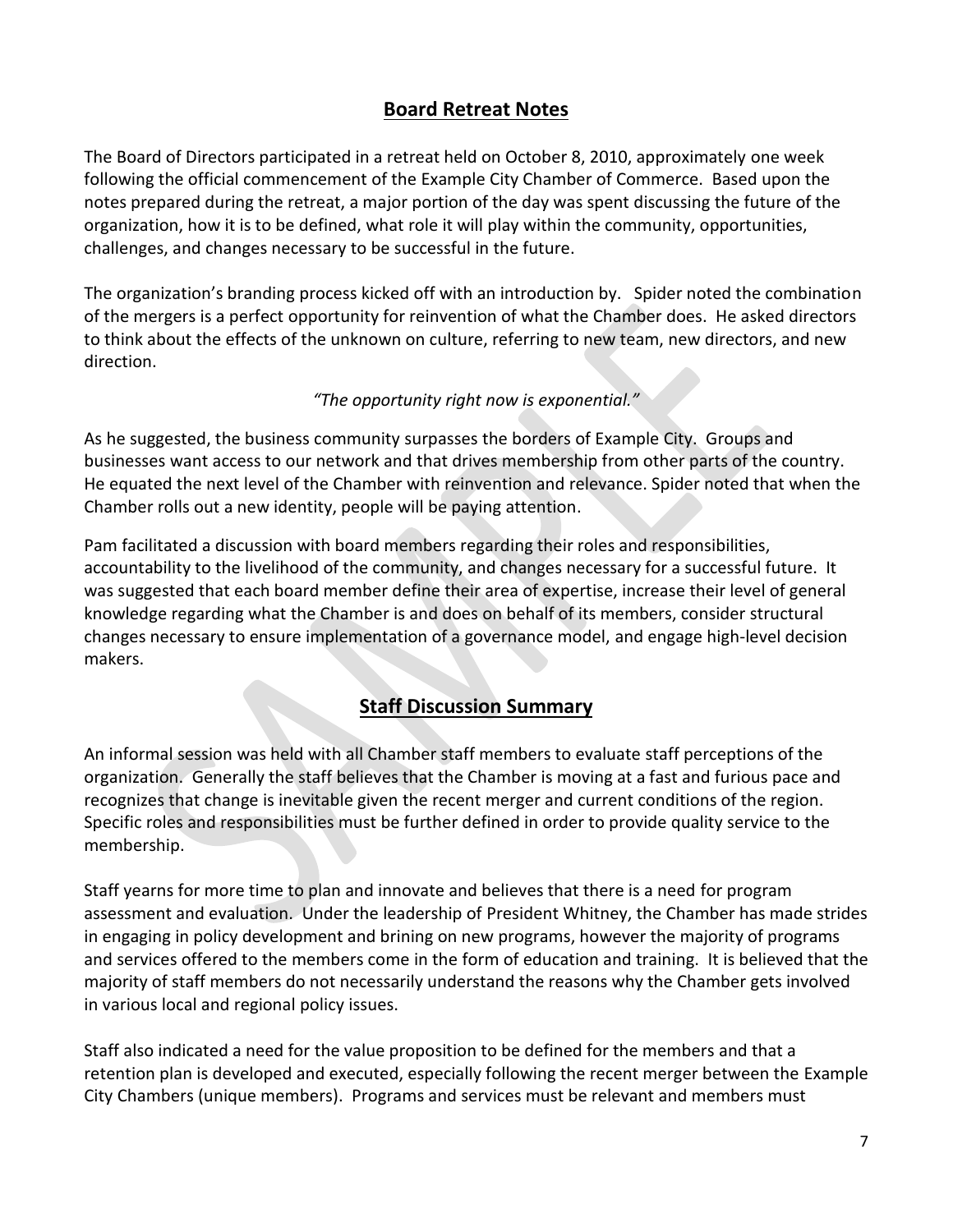become re-engaged in the organization. For too long the Chamber has been quietly working on events and programs, but has not engaged itself in advocacy and policy development.

Two areas that need greater evaluation and refinement include defining the customer and Chamber purpose. Staff members were split between who the customer is at the Chamber. Many believed it was the business community, some believed it was the general community, and other believed it was the dues paying member.

A second area that needs further education and conversation includes a greater understanding of the purpose of the Chamber by the staff members. As the Chamber begins its journey of becoming the "Go To" organization within the region, staff members must gain a greater understanding of what that means and how it impacts programs and services. The Chamber cannot be all things to all people and therefore, current programs and services may be modified or eliminated. Once the branding process and strategic plan is finalized, it will be the responsibility of senior management to educate staff regarding their roles, responsibilities and expectations of the organization.

It should be noted that a review of the mission and vision statements will occur during the planning conference. This discussion and a refinement of these statements should support and assist in educating about the Chamber's purpose and customer. Current mission and vision statements have not been reviewed since the original merger occurred more than a decade ago.

Finally, a session will be held with all staff members immediately following the board planning conference whereby staff members will be asked to react to the critical questions and outcomes defined by the board. Staff members will be asked to engage in the development of strategies and tactics necessary to ensure the strategic goals are being met.

### **Media Review**

Since mid-September 2010, the consultants have been monitoring Example City area media on a daily basis to assess the Chamber's level of exposure and to gauge media perceptions. The Chamber is often mentioned in media in relation to policy impacting local and regional issues.

During the past several weeks, the Chamber has been frequently mentioned in articles pertaining to several issues, including but not limited to:

Frequent media exposure through traditional outlets is an attribute the Chamber's leadership should take advantage of during this rebuilding period. Positive relations with area media can assist with the branding and re-positioning of the organization.

A word of caution, however – media relations should be a strategic initiative, conducted by trained individuals through a thoughtful and well-planned process to ensure an appropriate level of exposure, identification of primary and second spokespersons, consistent messaging, and brand management. Development of plans above and beyond traditional media outlets is necessary in today's fast-paced environment with social media having a major impact on today's news, with immediate 24/7/365 exposure.